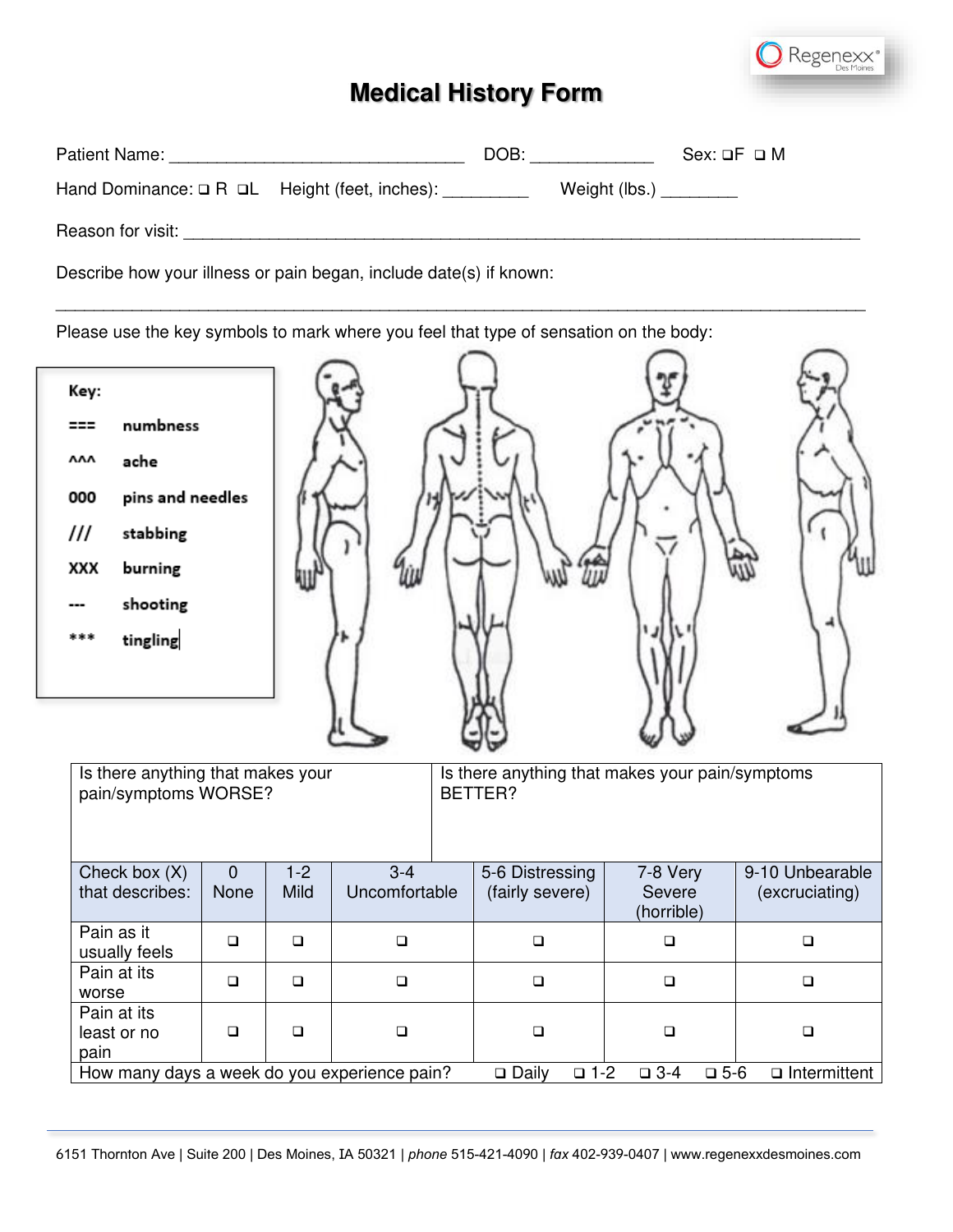

| Have you had any of the following treatments           |                                                   |  |  |  |
|--------------------------------------------------------|---------------------------------------------------|--|--|--|
| or testing for your conditions? (Check all that apply) |                                                   |  |  |  |
| $\Box$ Surgery<br>Date(s)?                             | $\Box$ Injections Date or last injection?         |  |  |  |
|                                                        | What was injected?                                |  |  |  |
|                                                        |                                                   |  |  |  |
| □ Chiropractic or Osteopathic Adjustments              | □ Physical Therapy                                |  |  |  |
| $\Box$ Acupuncture                                     | $\Box$ Massage                                    |  |  |  |
| $\Box$ Prescription Medication                         | □ OTC Medication (e.g., ibuprofen, acetaminophen) |  |  |  |
| $\Box$ X-ray                                           | $\square$ MRI                                     |  |  |  |
| <b>Q</b> Ultrasound                                    | $\Box$ CT                                         |  |  |  |
| <b>Q EMG/NCV</b>                                       | $\Box$ Other:                                     |  |  |  |

| <b>PAST MEDICAL HISTORY</b><br><b>Q</b> None |                        |                       |                           |  |  |
|----------------------------------------------|------------------------|-----------------------|---------------------------|--|--|
| Do you now or have you ever had:             |                        |                       |                           |  |  |
| $\Box$ Anemia                                | □ Deep Vein Thrombosis | □ High Blood Pressure | □ Osteoporosis/Osteopenia |  |  |
| $\Box$ Anemia                                | $\square$ Diabetes     | $\Box$ HIV/AIDS       | □ Rheumatoid Arthritis    |  |  |
| $\square$ Asthma                             | $\Box$ Gout            | $\Box$ Hyperthyroid   | $\Box$ Seizures           |  |  |
| $\Box$ Bleeding Disorder                     | $\Box$ Heart Attack    | $\Box$ Hypothyroid    | $\Box$ Sleep Disorders    |  |  |
| $\Box$ Broken Bones                          | $\Box$ Heart Murmur    | □ Low Platelet Count  | $\Box$ Stoke              |  |  |
| $\Box$ Cancer                                | $\Box$ Hepatitis       | $\Box$ Osteoarthritis | □ Stomach Ulcers          |  |  |
| $\Box$ Other (Please list)                   |                        |                       |                           |  |  |

Have you had any adverse reactions to local anesthetics? (e.g., Novocain, lidocaine)

❑ Yes ❑ No ❑ Unknown What was your reaction? \_\_\_\_\_\_\_\_\_\_\_\_\_\_\_\_\_\_\_\_\_\_\_\_\_\_\_

Have you had any adverse reactions to sedation?

❑ Yes ❑ No ❑ Unknown What was your reaction? \_\_\_\_\_\_\_\_\_\_\_\_\_\_\_\_\_\_\_\_\_\_\_\_\_\_\_

**Injuries:** Automobile accident, fractures, strains, sprains, concussion, any other ❑ No injuries

**Surgeries:** Please include dates ❑ No surgeries

\_\_\_\_\_\_\_\_\_\_\_\_\_\_\_\_\_\_\_\_\_\_\_\_\_\_\_\_\_\_\_\_\_\_\_\_\_\_\_\_\_\_\_\_\_\_\_\_\_\_\_\_\_\_\_\_\_\_\_\_\_\_\_\_\_\_\_\_\_\_\_\_\_\_\_\_\_\_\_\_\_\_\_\_\_\_\_\_

\_\_\_\_\_\_\_\_\_\_\_\_\_\_\_\_\_\_\_\_\_\_\_\_\_\_\_\_\_\_\_\_\_\_\_\_\_\_\_\_\_\_\_\_\_\_\_\_\_\_\_\_\_\_\_\_\_\_\_\_\_\_\_\_\_\_\_\_\_\_\_\_\_\_\_\_\_\_\_\_\_\_\_\_\_\_\_\_

\_\_\_\_\_\_\_\_\_\_\_\_\_\_\_\_\_\_\_\_\_\_\_\_\_\_\_\_\_\_\_\_\_\_\_\_\_\_\_\_\_\_\_\_\_\_\_\_\_\_\_\_\_\_\_\_\_\_\_\_\_\_\_\_\_\_\_\_\_\_\_\_\_\_\_\_\_\_\_\_\_\_\_\_\_\_\_\_

\_\_\_\_\_\_\_\_\_\_\_\_\_\_\_\_\_\_\_\_\_\_\_\_\_\_\_\_\_\_\_\_\_\_\_\_\_\_\_\_\_\_\_\_\_\_\_\_\_\_\_\_\_\_\_\_\_\_\_\_\_\_\_\_\_\_\_\_\_\_\_\_\_\_\_\_\_\_\_\_\_\_\_\_\_\_\_\_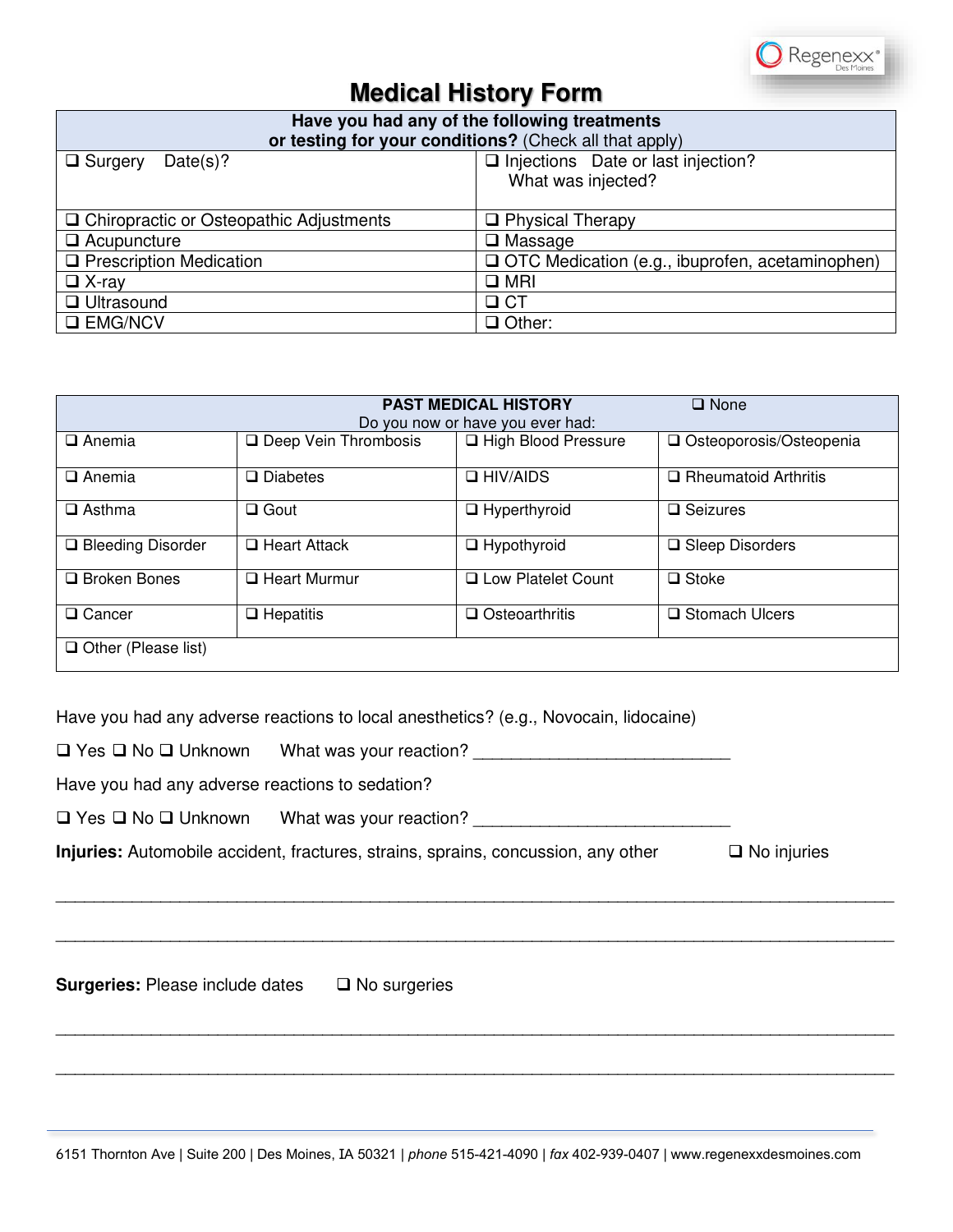

| In the past month, have you had any of the following problems? |                                       |                                       |  |  |
|----------------------------------------------------------------|---------------------------------------|---------------------------------------|--|--|
|                                                                |                                       |                                       |  |  |
| <b>GENERAL</b>                                                 | <b>NERVOUS SYSTEM</b>                 | <b>EYES</b>                           |  |  |
| □ Unplanned weight change                                      | $\Box$ Headaches                      | $\Box$ Blurred vision                 |  |  |
| $\Box$ Fatigue                                                 | $\Box$ Dizziness                      | $\Box$ Loss of vision                 |  |  |
| $\Box$ Weakness                                                | □ Fainting or loss of consciousness   | $\Box$ Double vision                  |  |  |
| $\Box$ Fever                                                   | □ Numbness or tingling                |                                       |  |  |
| $\Box$ Night sweats                                            | $\Box$ Memory loss                    | KIDNEY/URINE/BLADDER                  |  |  |
|                                                                | $\Box$ Seizures                       | $\Box$ Frequent or painful urination  |  |  |
| <b>MUSCLE/JOINTS/BONES</b>                                     | $\Box$ Paralysis                      | $\Box$ Blood in urine                 |  |  |
| $\Box$ Numbness                                                |                                       | $\Box$ Incontinence                   |  |  |
| $\Box$ Joint pain                                              | <b>STOMACH AND INTESTINES</b>         | $\Box$ Urgency                        |  |  |
| $\Box$ Muscle weakness                                         | $\Box$ Nausea                         |                                       |  |  |
| □ Loss of Motion                                               | $\Box$ Heartburn                      | <b>PSYCHIATRIC</b>                    |  |  |
| $\Box$ Stiffness                                               | $\Box$ Stomach pain                   | $\Box$ Depression                     |  |  |
|                                                                | $\Box$ Vomiting                       | $\Box$ Excessive worries              |  |  |
| <b>ENT</b>                                                     | $\Box$ Persistent diarrhea            | $\Box$ Change in sleep pattern        |  |  |
| $\Box$ Ringing in ears                                         | $\Box$ Black or bloody stools         | $\Box$ Thoughts of suicide / attempts |  |  |
| $\Box$ Loss of hearing                                         |                                       | $\Box$ Stress                         |  |  |
| $\Box$ Difficulty swallowing                                   | <b>SKIN</b>                           | $\Box$ Irritability                   |  |  |
| $\Box$ Pain in jaw                                             | $\Box$ Redness                        | $\Box$ Hallucinations                 |  |  |
| $\Box$ Sore throat                                             | $\square$ Rash                        | $\Box$ Nervousness                    |  |  |
|                                                                | $\Box$ Nodules/bumps                  | $\Box$ Mood swings                    |  |  |
| <b>HEART AND LUNGS</b>                                         | $\Box$ Hair loss                      | $\Box$ Anxiety                        |  |  |
| $\Box$ Chest pain                                              | $\Box$ Color changes of hands or feet |                                       |  |  |
| $\Box$ Palpitations                                            |                                       | <b>OTHER PROBLEMS:</b>                |  |  |
| $\Box$ Shortness of breath                                     | <b>BLOOD</b>                          |                                       |  |  |
| $\Box$ Wheezing                                                | $\Box$ Bruising                       |                                       |  |  |
| $\square$ Swollen legs or feet                                 | $\Box$ Bleeding                       |                                       |  |  |
| $\Box$ Cough                                                   | $\Box$ Clots                          |                                       |  |  |

**Allergies:** List all medication, environmental, food, or chemical allergies and type of reaction ❑ No allergies

\_\_\_\_\_\_\_\_\_\_\_\_\_\_\_\_\_\_\_\_\_\_\_\_\_\_\_\_\_\_\_\_\_\_\_\_\_\_\_\_\_\_\_\_\_\_\_\_\_\_\_\_\_\_\_\_\_\_\_\_\_\_\_\_\_\_\_\_\_\_\_\_\_\_\_\_\_\_\_\_\_\_\_\_\_\_\_\_

\_\_\_\_\_\_\_\_\_\_\_\_\_\_\_\_\_\_\_\_\_\_\_\_\_\_\_\_\_\_\_\_\_\_\_\_\_\_\_\_\_\_\_\_\_\_\_\_\_\_\_\_\_\_\_\_\_\_\_\_\_\_\_\_\_\_\_\_\_\_\_\_\_\_\_\_\_\_\_\_\_\_\_\_\_\_\_\_

\_\_\_\_\_\_\_\_\_\_\_\_\_\_\_\_\_\_\_\_\_\_\_\_\_\_\_\_\_\_\_\_\_\_\_\_\_\_\_\_\_\_\_\_\_\_\_\_\_\_\_\_\_\_\_\_\_\_\_\_\_\_\_\_\_\_\_\_\_\_\_\_\_\_\_\_\_\_\_\_\_\_\_\_\_\_\_\_

\_\_\_\_\_\_\_\_\_\_\_\_\_\_\_\_\_\_\_\_\_\_\_\_\_\_\_\_\_\_\_\_\_\_\_\_\_\_\_\_\_\_\_\_\_\_\_\_\_\_\_\_\_\_\_\_\_\_\_\_\_\_\_\_\_\_\_\_\_\_\_\_\_\_\_\_\_\_\_\_\_\_\_\_\_\_\_\_

**Prescription Medications:** ❑ None

**Over the Counter Medications, Supplements, Vitamins, Creams, Eye Drops, Oils, or Others** ❑ None

\_\_\_\_\_\_\_\_\_\_\_\_\_\_\_\_\_\_\_\_\_\_\_\_\_\_\_\_\_\_\_\_\_\_\_\_\_\_\_\_\_\_\_\_\_\_\_\_\_\_\_\_\_\_\_\_\_\_\_\_\_\_\_\_\_\_\_\_\_\_\_\_\_\_\_\_\_\_\_\_\_\_\_\_\_\_\_\_

\_\_\_\_\_\_\_\_\_\_\_\_\_\_\_\_\_\_\_\_\_\_\_\_\_\_\_\_\_\_\_\_\_\_\_\_\_\_\_\_\_\_\_\_\_\_\_\_\_\_\_\_\_\_\_\_\_\_\_\_\_\_\_\_\_\_\_\_\_\_\_\_\_\_\_\_\_\_\_\_\_\_\_\_\_\_\_\_

6151 Thornton Ave | Suite 200 | Des Moines, IA 50321 *| phone* 515-421-4090 | *fax* 402-939-0407 | www.regenexxdesmoines.com